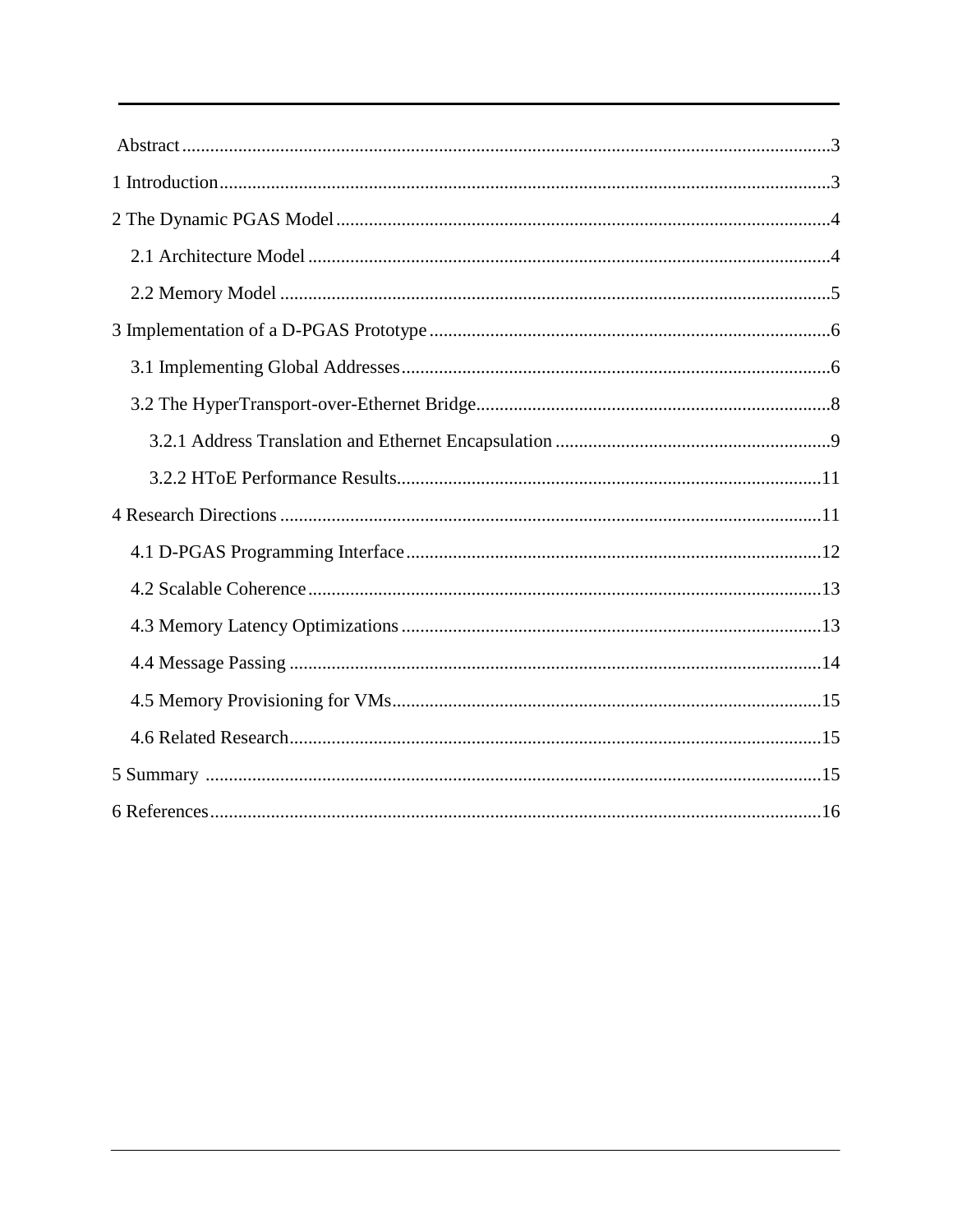## **Abstract**

Memory-to-memory latency is a critical performance determinant of scalable computing systems. The use of modern interconnect fabrics tightly coupled to the processor-memory hierarchy such as AMD's HyperTransport<sup>TM</sup> (HT) have the potential to provide the lowest endto-end transfer latency for systems comprised of tens to thousands of multicore nodes. However, to productively harness this raw capability, it must be exercised in the context of a global system model that defines how the system wide address space is deployed and utilized. Towards this end we advocate and explore the implications and implementation of a Partitioned Global Address Space (PGAS) model for the implementation of scalable cluster systems. A prototype implementation based on HT-Over-Ethernet (HToE) is proposed that is suitable for experimentation and measurement. In particular, we are concerned about the portability of the model and software implementations across future generations of processors with increasing physical address ranges. The paper concludes with the identification of several potential directions for future research.

# **1 Introduction**

The purpose of this paper is to describe a model and propose a set of mechanisms for the realization of a partitioned global address space (PGAS) using commodity interconnects and outline an experimental implementation for HyperTransport based computing systems. The latter is intended to serve as a basis for application driven experimentation and measurement for PGAS systems. In such systems, physically addressable memory in all nodes is part of a global address space with non-uniform access time from any specific node. From the perspective of a node, the global address space is comprised of *local partitions* and *remote partitions* where the former can be accessed with the lowest latency and the latter can be accessed with larger and possibly nonuniform latencies (across distinct remote partitions). In our model, a local partition refers to DRAM accessed through a tightly integrated memory controller (MC). Remote partitions are accessed via read/write transactions or get*/*put operations that are implemented via message passing. The PGAS memory systems are an active area of research in the high performance and high productivity computing arenas, particularly within the language and optimizing compiler communities. The PGAS model can support both shared memory and message passing communication models. The simple semantics of get/put operations enables effective reasoning about performance and correctness and thus leads to optimizations and opportunities for performance and productivity enhancements that would otherwise be infeasible. Note that we are focused on the lowest latency accesses across a globally *non-coherent* shared physical address space.

We anticipate designs that should scale from 10s to 1000s of compute nodes. This end-to-end latency is currently dominated by software (particularly for message passing) and *intra*-node delays (wire  $\leftrightarrow$  memory) at the end points of communication. Our strategy is to focus first on a minimal set of mechanisms and abstractions to construct large scale systems capable of *minimal* latency implementations for data transfers between remote memory partitions, i.e., an implementation of the get/put model. Shared memory and message passing abstractions will be layered on this basic functionality. Finally, our approach rests on the presumption of the eventuality of 64-bit physical address spaces. Thus, the near term realizations proposed here are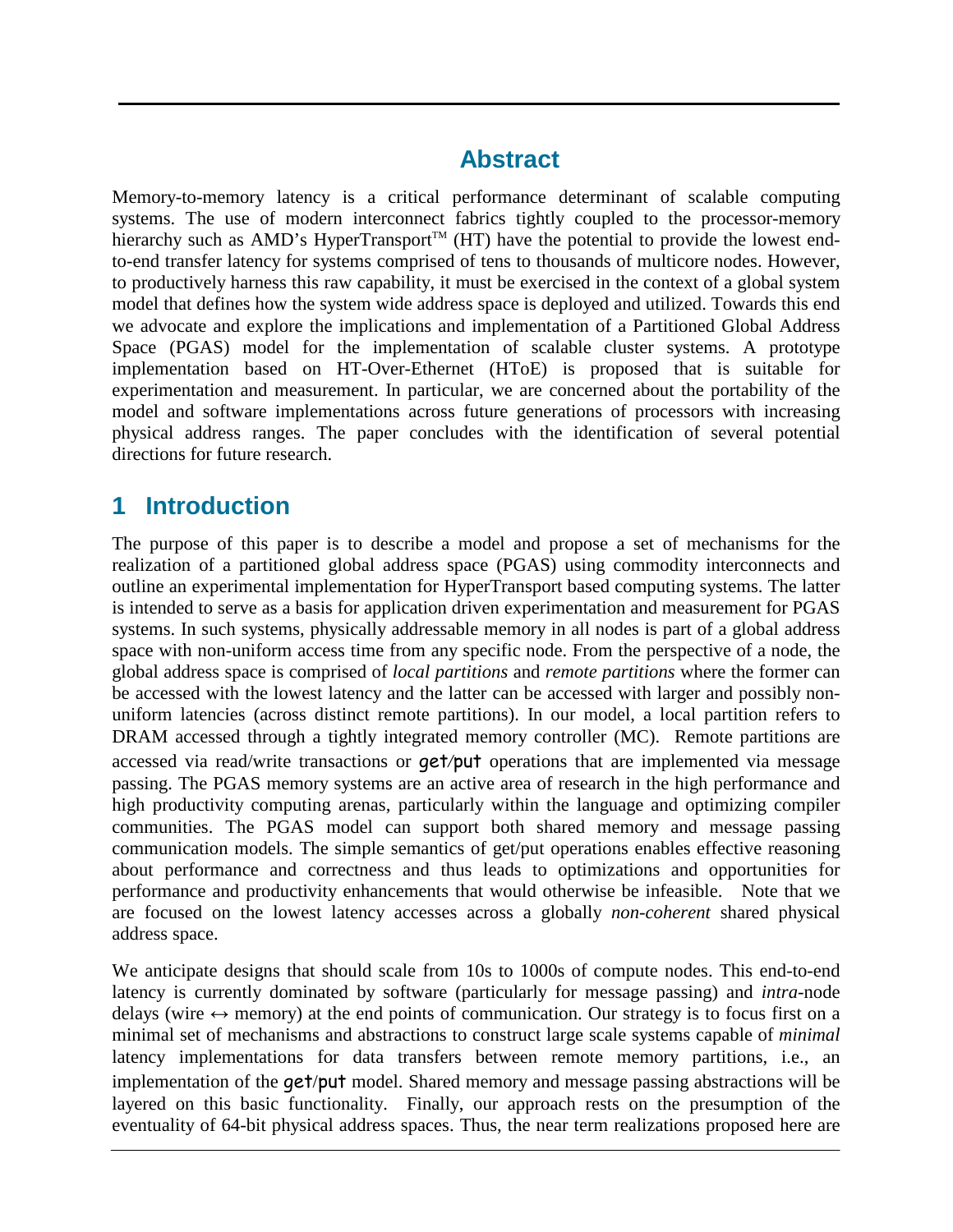viewed as emulations of 64-bit address spaces using addressability of current cores and is approached with the goal of ensuring software portability across generations of machines with the increasing physical addressability of future cores.

The remainder of this document describes an extension to the PGAS model - Dynamic PGAS or D-PGAS - and its realization for systems interconnected with Ethernet and using HyperTransport at the end nodes for reducing the (wire  $\leftrightarrow$  memory) latency. This model is distinguished in a few ways from the traditional high performance computing (HPC) version of the PGAS model. This paper concludes with some thoughts and recommendations for novel, high-value research directions enabled by this model.

# **2 The Dynamic PGAS Model**

This section describes extensions to a well-known PGAS model [13] to permit flexible, dynamic management of a physical address space. The two components of this model are the architecture model and the memory model.

### **2.1 Architecture Model**

Future high-end systems are anticipated to comprise of multi-core processors that access a distributed global 64-bit physical address space. Cores nominally have dedicated L1 caches for instructions and data, but may share additional levels of cache amongst themselves in groups of 2 cores, 4 cores, etc. A set of cores on a chip will share one or more memory controllers and low latency link interfaces integrated onto the die. An example of the latter includes AMD's HyperTransport<sup>TM</sup> (HT) protocol [9]. All of the cores also will share access to a memory management function that will examine a physical address and route this request (read or write) to the correct memory controller (MC) – either local or remote. For example, in the current generation Opteron systems such a memory management function resides in the System Request Interface (SRI) which is integrated on chip with the Northbridge [14]. Several such multicore chips can be directly connected via point to point links. This is the configuration made feasible by AMD's Opteron series multi-core processors leading to 2, 4 and 8 socket configurations with low latency access across 2, 4, and 8 nodes via direct HT connections.

Alternatively, the remote memory controller may not be directly accessible over a few HT links, but rather may be accessible through a switched network such as Infiniband [10] or a custom interconnect such as employed in high-end computing configurations by Cray [3]. In this case a get or put operation must be encapsulated into a message and transmitted to be serviced by the remote MC that will subsequently generate a response to the local MC. In this model memory controllers receive put and get transactions from any core. Finally, we believe the lowest latency is achieved when the MC is tightly integrated with the Network Interface (NI) minimizing the distance from the DRAM to the wire. We explore some of the options for such integration, although the prototype we are constructing cannot implement such a feature, since the MCs and NIs are integrated on-chip. However, we are constructing independent microarchitecture models of such integrated components.

The architecture model is memory-centric in the following sense. Cores are becoming primitive architectural elements that are no longer the primary determinant of performance because clock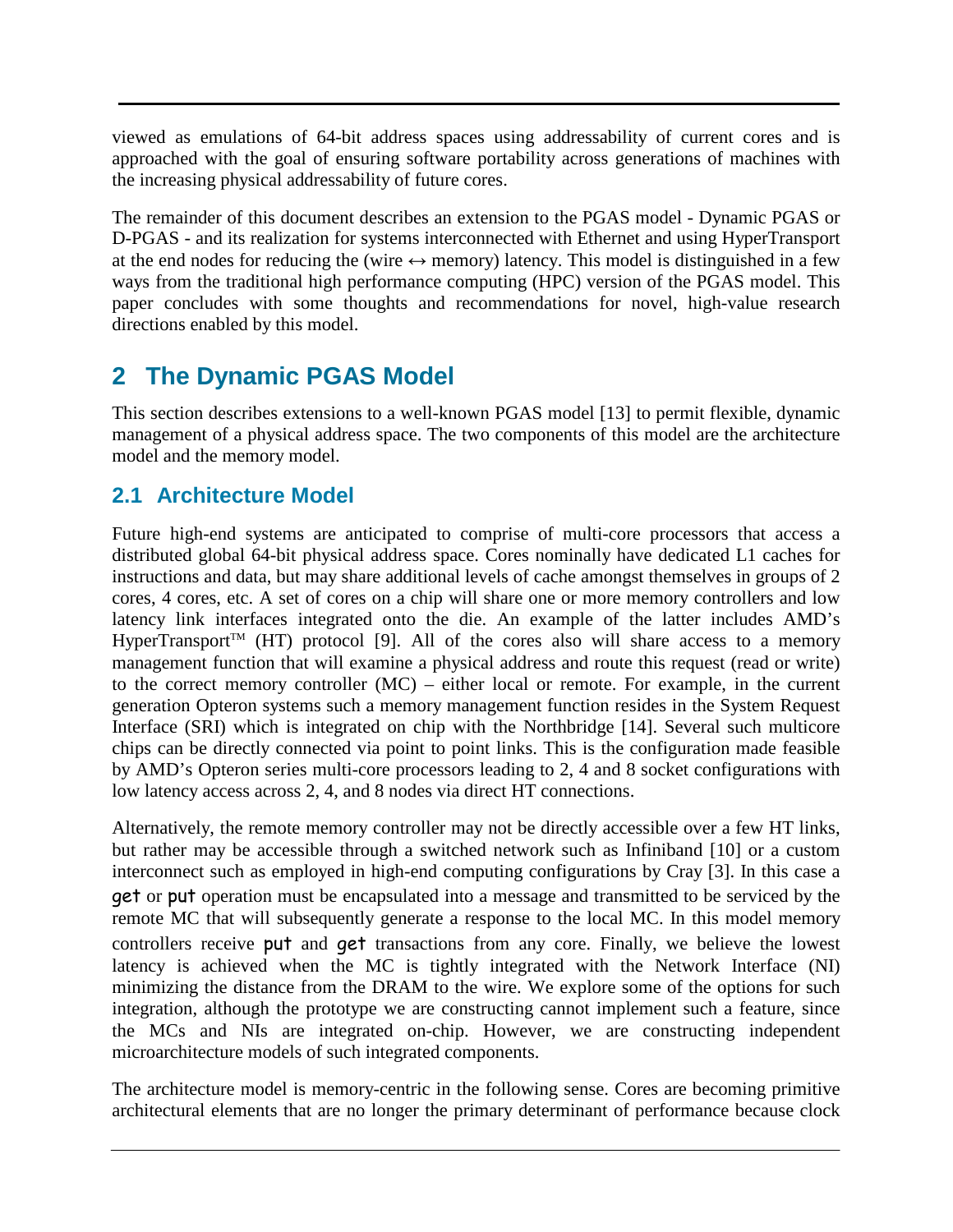frequency is bounded by heat dissipation and effective instruction issue width is bounded by control and data dependencies. Thus, computation scaling will come from the availability of additional cores and thread-level and data-level parallelism. Power dissipation concerns will accelerate the move to simpler streamlined cores, little or no speculation, and doubling of cores across technology generations. Memory bandwidth and interconnection bandwidth will have to track the increase in the number of cores and thus they will need to be effectively utilized to sustain Moore's Law performance growth with the scaling of cores. *Consequently, we are focused on the distribution of memory controllers in the system and their interaction with the interconnection network, which must deliver the lowest latency and highest bandwidth.*

### **2.2 Memory Model**

The memory model is that of a 64-bit partitioned global physical address space. Each partition corresponds to a contiguous physical memory region controlled by a single memory controller and in this document all partitions are assumed to be of the same size. For example, in the Opteron (prior to Barcelona core) partitions are 1 TByte corresponding to the 40-bit Opteron physical address. Thus, a system can have  $2^{24}$  partitions with a physical address space of  $2^{40}$ bytes for each partition. Although large local partitions would be desirable for many applications such as databases, as we will point to in Section 4, there are non-intuitive tradeoffs between partition size, network diameter, and end-to-end latency that may motivate smaller partitions. Further, smaller partitions may occur due to packaging constraints, for example, the amount of memory attached to an FPGA or GPU accelerator via a single MC is typically far less than 1 Tbyte. Thus we view the system as a network of memory controllers accessed from cores, accelerators, and I/O devices.

We need to distinguish between two classes of memory operations generated by a local core - i) load/store operations that are issued by cores to their local partition and are serviced as per specified core-semantics, and ii) get/put operations that correspond to one-sided read/write operations on memory locations in remote partitions. The get/put operations are native to the hardware in the same sense as load/store operations. The execution of a **get** operation will trigger a read transaction on a remote partition and the transfer of data to a location in the local partition, while the execution of a put operation will trigger a write of local data to a remote partition. Transactions may have posted or non-posted semantics. The get/put operations are typically visible to and optimized by the compiler. The address space is non-coherent, although we discuss the layering of on-demand coherence on this D-PGAS model in Section 4.2. We intentionally separate the issue of coherence from the issues central to realizing a low latency PGAS model in the interests of opportunities to develop scalable coherence techniques. Now consider a get transaction on a memory location in a remote partition. This read transaction must be forwarded over some sort of network to the target memory controller and a read response is transmitted back over the same network. The specific network is not germane to the D-PGAS model implementation. However the fact that NIs are tightly integrated with the MCs is relevant. Being constrained by commodity parts, our prototype utilizes HT-over-Ethernet (HToE).

An application (or process) now is allocated a physical address space that may span multiple partitions, i.e., local and remote partitions. Equivalently, the processes' physical address space is mapped to multiple MCs, and thus an application's virtual address space may map to physical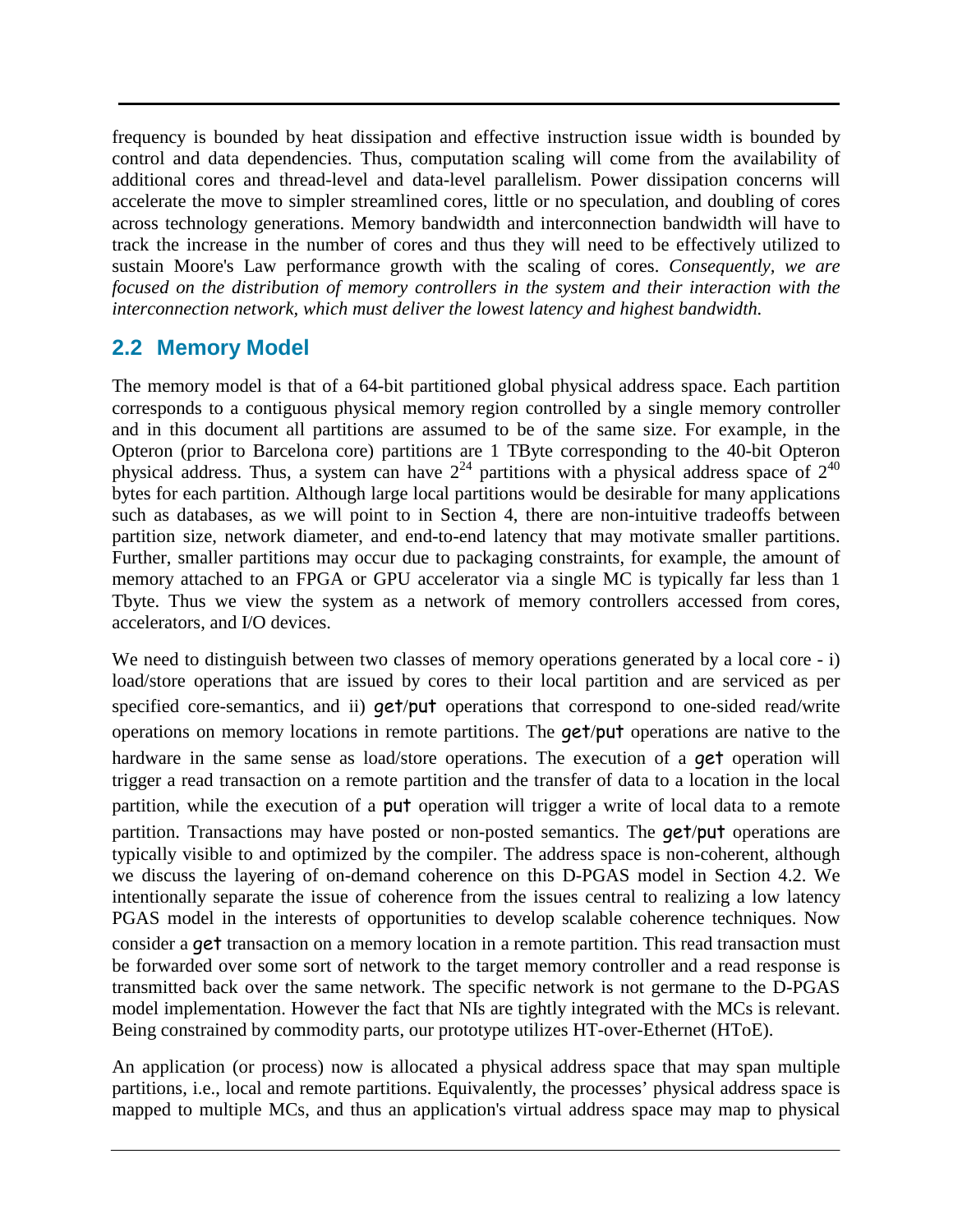pages distributed across local and remote partitions. There are a number of reasons to physically distribute an application's physical address space. The most intuitive one is for sharing where processes from an application may share physical pages by having portions of their virtual address spaces mapped to the same physical pages. No assumptions need to be made about how that shared space is managed, leaving open options for optimized management that are specific to the type of shared interactions, e.g., communication and shared libraries. There is a significant body of knowledge on managing remote storage that can be brought to bear in this context. One of our principal research directions is to explore how such flexible mappings can be used to optimize all aspects of memory system behavior including coherence, consistency and sharing.

The set of physical pages allocated to a process can be static (compile-time) or dynamic (runtime). The nature of the page management changes in scalable systems due to the hierarchy of latencies necessitating optimizations that have little relevance in traditional operating systems, e.g., page placement. Physical partition and page allocation can affect the communication support that must be provided. For example, it may be necessary to maintain a list of remote partitions that can be accessed or information related to coherence/consistency management that may be maintained on a per page basis (more in Section 4.)

To summarize, our model specifies get/put transactions for accessing physically distributed pages of a process and these transactions may have posted or non-posted semantics. The location of physical pages may be changed under compiler or operating system control, but the pages remain in a global 64-bit physical address space. All remote transactions are necessarily split phase. We now turn our attention to the process of implementing an experimental D-PGAS system.

# **3 Implementation of a D-PGAS Prototype**

To evaluate the new functional capabilities afforded by the model we are constructing a prototype for experimentation and measurement. The prototype defines how individual physical address spaces of each core are mapped into the global physical address space and the tunneling of associated get/put transactions through Ethernet.

#### **3.1 Implementing Global Addresses**

Our plan is to implement a test bed using AMD Opteron processors coupled via HT/Ethernet with PGAS support implemented in an FPGA-based HT-Ethernet bridge. While the model is based on a 64-bit flat address space, the AMD x86-64 architecture supports a 52-bit physical address and each individual Opteron core generates a 40-bit address while the Barcelona core will generate 48-bit addresses. We can expect the physical address range to continue to change in future generation cores, and consequently our solutions should anticipate such changes. Therefore, we implement mechanisms today that effectively can emulate a 64-bit address space. The physical address space of a process is mapped across the MCs in the system, and memory accesses must be directed to the correct MC. Accesses to local MCs, i.e., local partitions, are handled as they are today, for example in the Opteron. Remote accesses are handled by mapping the address to a remote MC. We propose to implement this mapping by adapting simple wellknown architectural techniques for extending address ranges.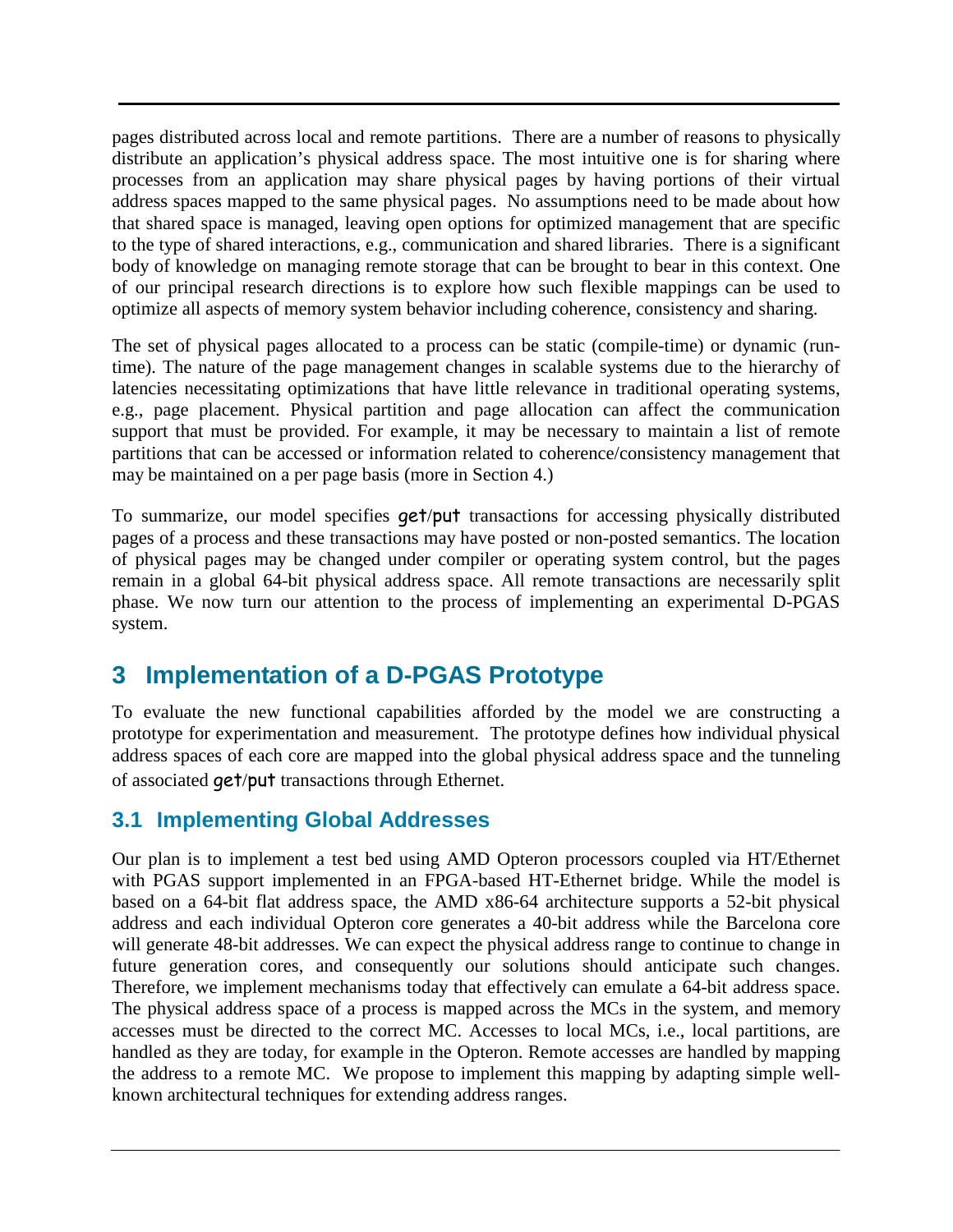Recall that the memory management function (see Section 2.1) determines the MC that is to service the request. If it is a remote MC, the request is sent to the HToE bridge rather than the local memory controller. The basic principle is to select some number of upper bits of the physical address generated by a core to index a number of partition registers. The contents of the indexed partition register are concatenated with the remaining bits of the physical address to produce a system wide 64-bit address. The upper address bits for this 64-bit address can be used to route the read or write transaction to the correct remote MC. For example, in the case of the Opteron that produces a 40-bit physical address, the upper two bits can be used to index one of four 26-bit partition registers. The concatenation of the two addresses will produce a 64-bit address. By changing the contents of the partition registers, a core can address system wide memory. In our prototype, the HT-to-Ethernet (HToE) bridge will perform this function as illustrated in Figure 1 (from [6]).



**Figure 1: Logical Implementation of D-PGAS Address Translation** 

This preceding implementation will allow two nodes to access the same remote partition- the partition whose address is stored in the individual partition registers of their individual translation tables. Alternatively, the shared partition may be local to one node (i.e., does not traverse HToE) while it is remote to the other node (i.e., traverses HToE). If partition registers are not modified over time, i.e., statically assigned at initialization, communication between two processes requires that i) their physical address spaces overlap, or ii) they exchange memory regions for data transfers as is done in modern RDMA systems and then use this information to update their partition registers. If partition registers are modified over time, different areas can be used for communication. In the extreme case where a partition register is modified prior to each remote access, we have the equivalent to message passing (the partition register is effectively set with the destination node ID) with remote DMA capability.

This model provides a great deal of flexibility. For instance, a given process may have access to multiple remote partitions at a given instant in time. If certain partitions are only used by a host core, these partitions become private memory not accessible by other cores. If certain partitions are accessible from different cores, this enables communication among them through shared memory. If a given partition is accessible to only two cores, this enables private communication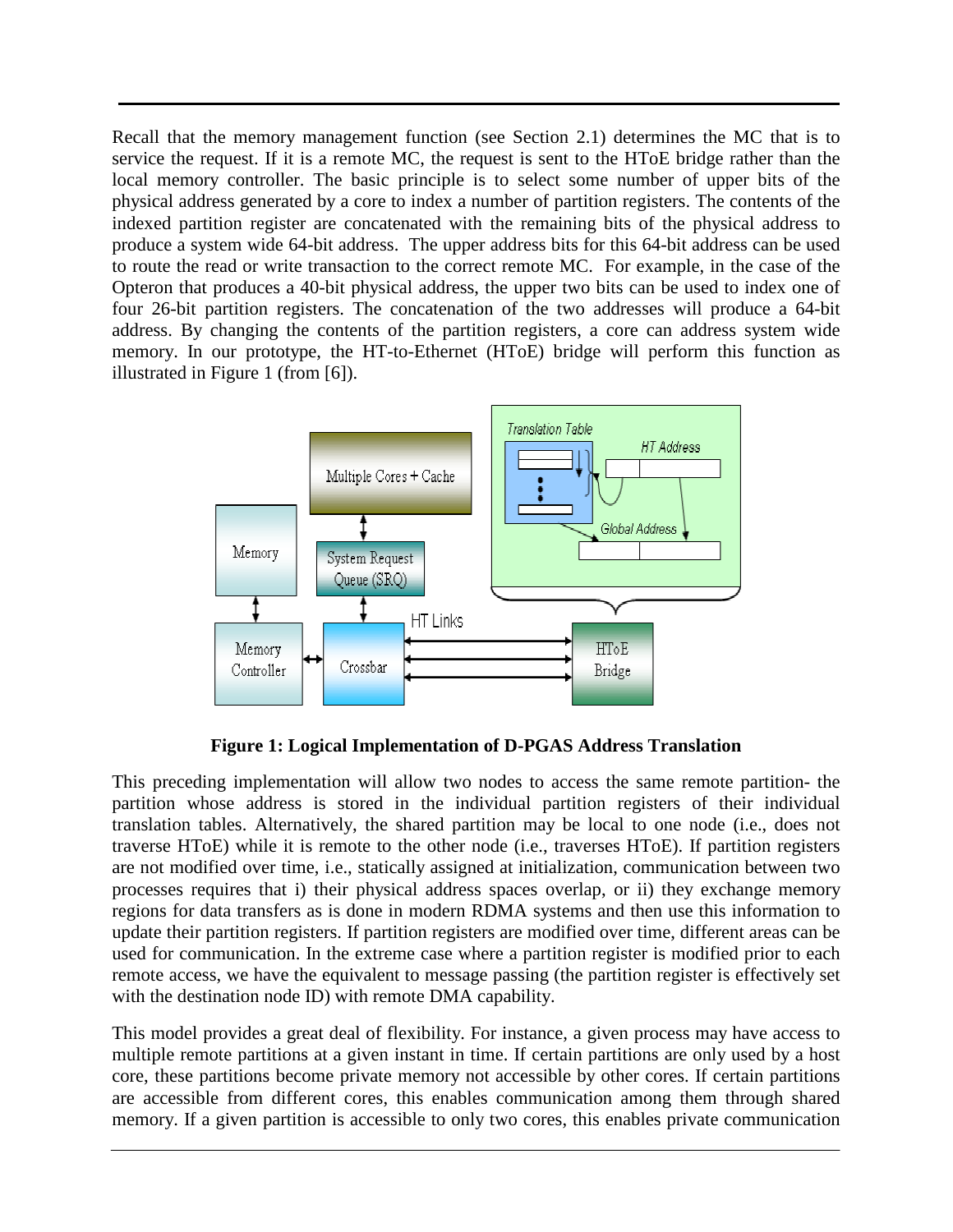among that pair of cores. Finally, the ability to dynamically change the value of the mapping means that each core can get access to a range of addresses (over time) larger than the range defined by 40-bit addresses. This dynamic address mapping could prove useful in implementing a flexible hardware virtualization scheme.

Once the system is initialized, global addressability is used for creating, possibly dynamically, shared memory partitions or message passing partitions. The latter can implement traditional push messaging or alternatively a pull message model. The overhead of message passing can be significantly reduced. Specifically, for pair wise communication, we anticipate that the overhead of remote DMA or RDMA can be significantly reduced. Finally, with 48-bit addressing providing global physical address spaces of 256 TBytes, increasing physical address space may initially be viewed as unnecessary. However, the techniques proposed here are useful for i) implementing PGAS models for cores that provide both 32-bit and 40-bit addresses, ii) for extending these address spaces across a variety of interconnection fabrics, iii) hosting a variety of optimizations concerning inter-cluster communication, iv) implementing sharing between clusters across the network, v) enabling more flexible partitioning and provisioning of resources in large scale compute and data server configurations, and vi) managing special purpose devices and compute accelerators. Further, it is possible to support a very large number of nodes with each potentially accessing a large (on the order of terabytes) physical memory. For example, note the products offered by Violin Memory Inc. [8].

This integration of memory and communication has several consequences. First, it will move communication from the I/O space to the memory space. By virtue of having communication reside in the memory space, we believe that the traditional high overhead of mediated NI access mechanisms can be removed from the latency critical path. Logically and physically, the interconnection network is now viewed as interconnecting memory controllers across the system rather than interconnecting cores via I/O subsystems. Communication services supported via I/O devices require mediation (operating system/virtual machine monitor (VMM)). Such mediation is a high latency operation, and a substantial body of work has evolved in amortizing, reducing, and hiding network interface (NI) latency. We also believe this integration enables new capabilities for cluster-based systems including fine-grained remote direct memory access (RDMA), page-based memory semantics, and simple reliability models for service provisioning in data centers (some thoughts in Section 4). Second, the tightly integrated network-memory system supports flexible provisioning of resources across nodes in support of virtualization. For example, a virtual machine (VM) executing on one node can have its physical memory space span multiple nodes. Finally, we anticipate that a system-wide name space simplifies service management and deployment, service redundancy and fault tolerance, service isolation for security purposes, and sharing in large data centers.

### **3.2 The HyperTransport-over-Ethernet Bridge**

It is useful to first provide a simple overview of key operational attributes of HyperTransport. In its simplest instantiation, HT devices are connected via a point-to-point, one-dimensional topology anchored at one end by the host bridge. The host bridge implements the interface to the rest of the system. Data and control packets are transmitted over three classes of virtual channels - posted, non-posted, and response. HT device request packets travel upstream to a host bridge where they are either a) routed upstream to a higher level device or main memory b) routed back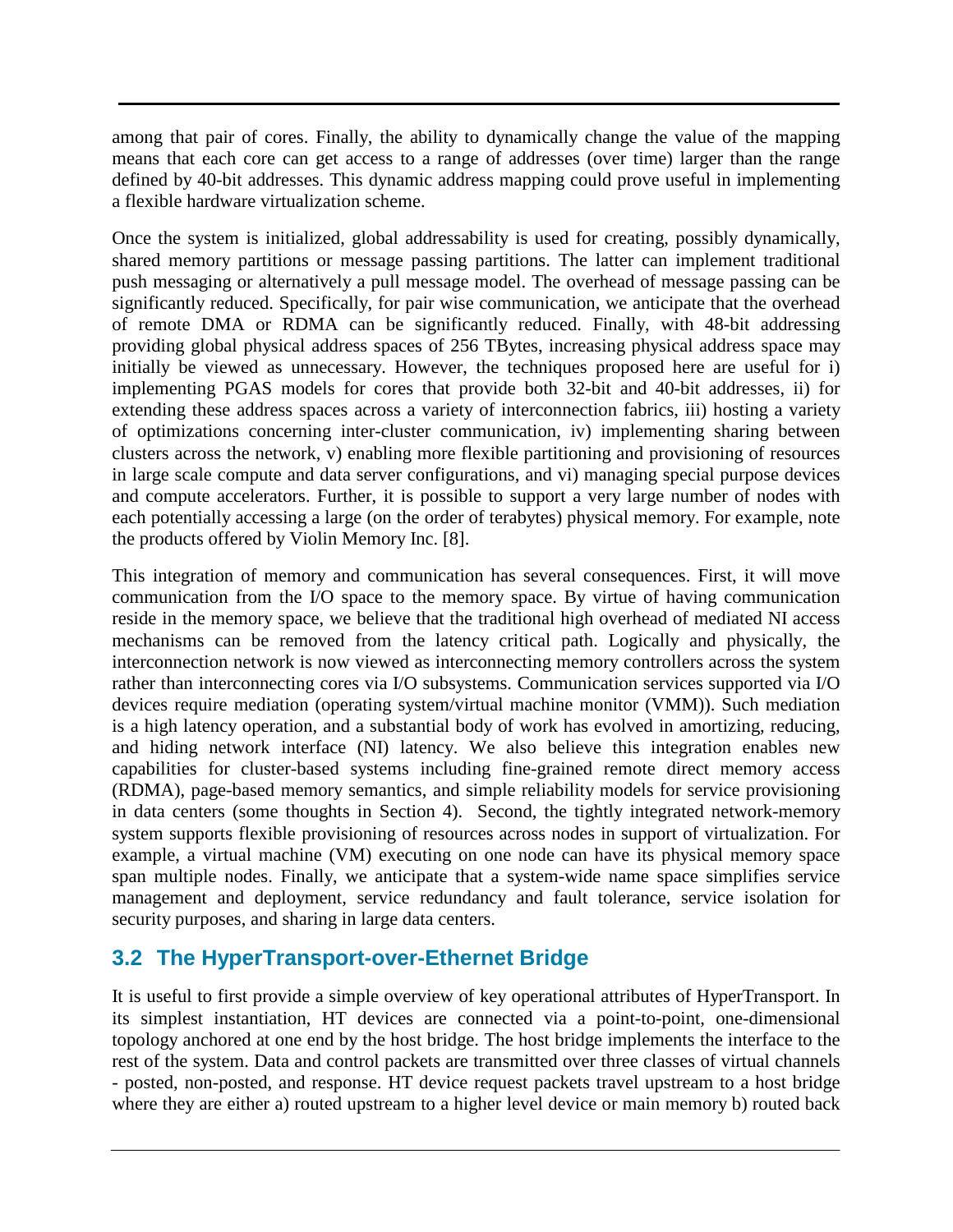downstream to the target device. As an example, a HT read request command packet with 40-bit addressing is shown in Figure 2.

The fields of this command packet are used to specify options for the read transaction, and to preserve ordering and deadlock freedom. The most important fields for our example are the UnitID, SrcTag, SeqID and address. The UnitID specifies the source or destination device and allows the local host bridge to direct requests/responses. The SrcTag and SeqID are used to specify ordering constraints between requests from a device, for example ordering between outstanding, distinct transactions. Finally, the address field is used to access memory that is mapped to either main memory or HT connected devices. As shown in the next section, an extended HT packet builds on this format to specify 64-bit addresses [9].



**Figure 2: HT Request Packet** 

The HToE bridge implementation uses the University of Mannheim's HyperTransport Verilog implementation [7]. We retain their application interface to communicate between the local HT link and the HToE bridge.

#### **3.2.1 Address Translation and Ethernet Encapsulation**

As a practical matter, our implementation will be based on Opteron nodes where each Opteron node will have an Ethernet-enabled FPGA card available in the HTX connector slot. Several nodes will be connected via an inexpensive Ethernet switch. Depending on the specific board and FPGA implementations, the HT FPGA may be available in the I/O or memory address space. This impacts efficiency but not the functionality we wish to test. The functionality has been implemented in synthesizable Verilog and will be integrated into the Opteron-based test bed. We may be able to access the Northbridge address mapping tables (via the BIOS perhaps) and specify the physical address space mappings. However, if not, and if the FPGA card is in the I/O space, this document assumes that the MMU will distinguish between accesses to the local memory and the I/O address space (or some mechanism will) and HT packets will be sent for non-local addresses through a HT-Ethernet bridge.

Consider a system that has been properly initialized, i.e., all of the partition registers in the D-PGAS bridges have been loaded for the application. Now consider a parallel, shared memory application that generates a read operation to an address that is in a remote partition. There are three stages in each individual communication operation (e.g. a read request command) at a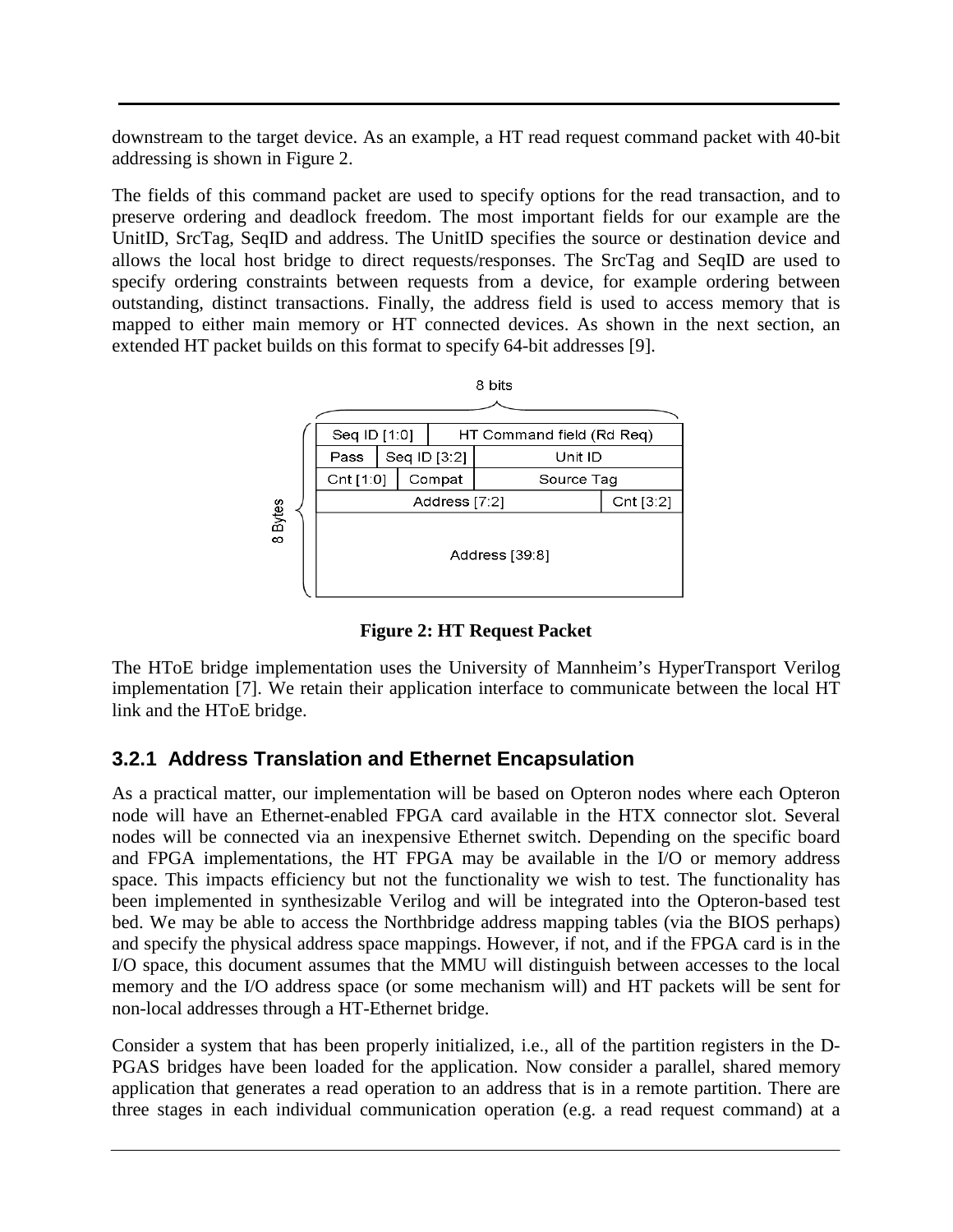given source host and attached devices: a) extension from the 40-bit physical address in the Opteron to the 64-bit physical addresses, b) creation of a HyperTransport packet which includes a 64-bit extended address and c) mapping the most significant 24 bits in the destination address to a 48-bit MAC address and encapsulation into an Ethernet frame. Obviously, implementations can pipeline the stages to minimize latency, but retaining the three stages has the following advantages: i) it separates the issues due to current processor core addressing limitations from the rest of the system, which will offer a clean, global shared address space, thus allowing implementations with other true 64-bit processors, and ii) it will be easy to port to other platforms that do not encapsulate by using Ethernet frames, but use other link layer formats, for example, Infiniband.



**Figure 3: The D-PGAS Bridge with Read Request** 

The detailed transmit behavior of the HToE Bridge for a read request to a remote partition is described by Figure 3. Note that this figure shows a single end point. In the description below the transmit side of the request and the receive side of the request takes place at two physically distinct end points. We use the same figure to describe the processing of the message at the source node and destination node since their designs are identical to that shown in the figure.

First, the HT packet type is decoded into a request, response, or command packet. For request packets the two most significant bits of the 40-bit address are decoded to select one of four partition registers to access the 24 bit partition address - the 2 most significant bits in the 40-bit address used to address the partition register are reset in parallel with the access to the partition register. Now we need three pieces of information: 1) the extended 24-bit address to form an HT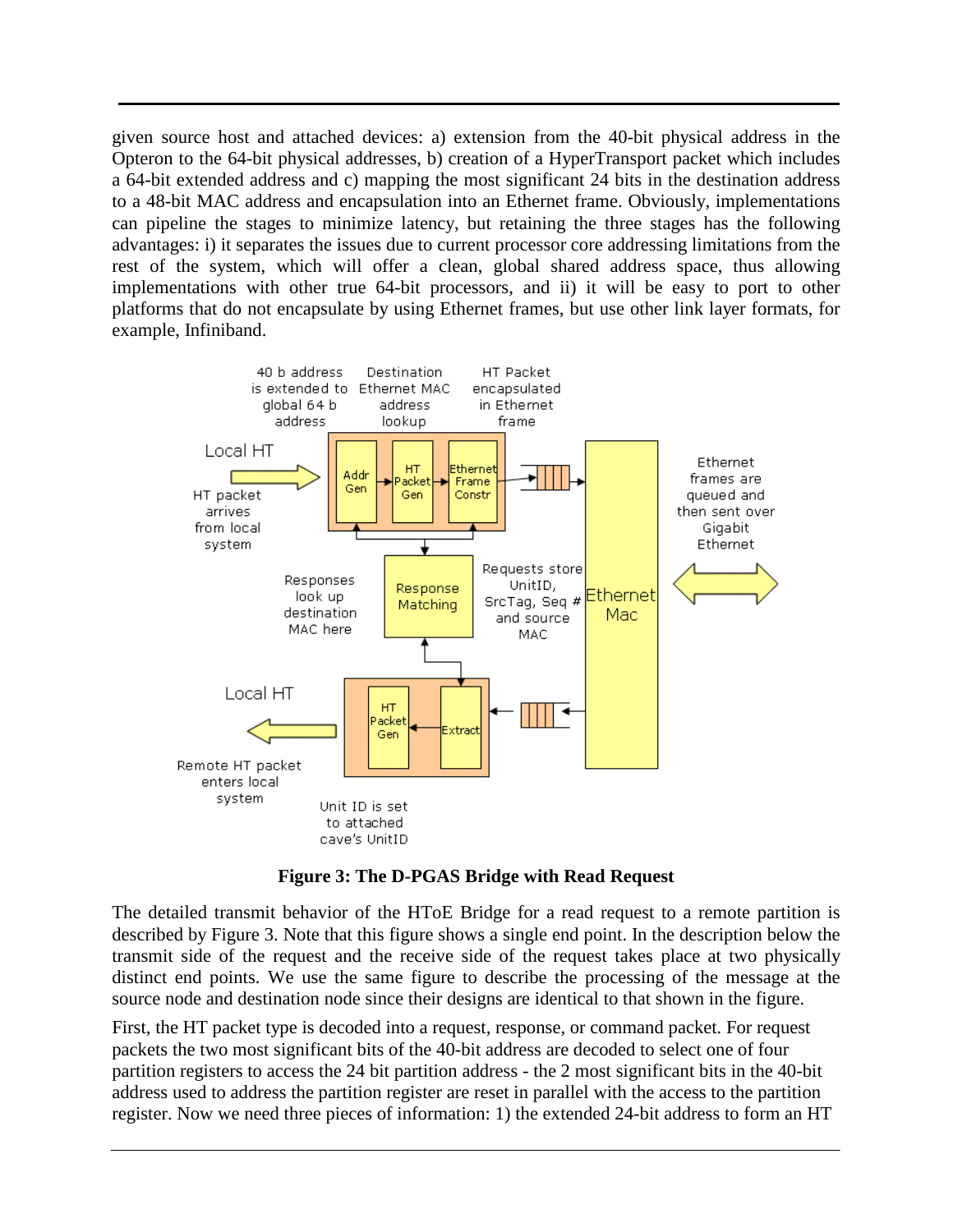read request packet with extended address, 2) the MAC address of the destination bridge to encapsulate the extended HT packet into Ethernet, and 3) the local MAC address, according to Ethernet frame format to enable the response. Item 3 has been set during initialization, and access to the source MAC address is not in the critical path. Items 1 and 2 have a direct correspondence among them (given a destination node ID or equivalently the remote partition address there is a unique MAC address associated with it). Therefore, the partition register can store both the 24-bit partition address (or larger as discussed above), and the destination MAC address together, thus reducing access time when forming the Ethernet frame. Once the remote MAC address and the 64-bit address have been found in the partition table, the new HT packet is constructed and encapsulated in a standard Ethernet packet. The encapsulated packet is then buffered until it can be sent using the local node's Ethernet MAC and the physical Ethernet interface. For packets that send a set amount of data, the control and data packets must be buffered until all the data has been encapsulated into Ethernet frames.

The receive behavior of the bridge on the remote node will require a "response matching" table where it will store, for every non-posted HT request (request that requires a response), all the information required to route the response back to the source when it arrives. Since the formats of HT request and response packets differ and this implementation desires not to change local HT operation, the SrcTag field of each packet is used to match MAC addresses from an incoming request packet with an outgoing response packet. Note that each request packet contains the source MAC address, and this is the address stored in the "response matching" table and later used as destination MAC address for the corresponding response. Encapsulation and buffering occur once again until the response and data can be transmitted over Ethernet.

It should also be noted that since HT SrcTags are 5 bits, a maximum of 32 outstanding requests can be handled concurrently by this approach. If two request packets arrive with the same SrcTag, then the latter packet is remapped before being stored in the table. When the corresponding response leaves the HT-Ethernet bridge, the SrcTag is mapped back to its original value to ensure proper HT routing on the requesting local node.

Once the response reaches the local HT-Ethernet bridge that initiated the read request, the HT packet is removed from its Ethernet encapsulation. The UnitID is changed again to that of the local host bridge and the bridge bit is set to send the packet upstream. This allows the local host bridge to route responses to the originating HT device.

Other transactions such as a posted write or a non-posted write involve similar sequences of events. The differences in these transactions are that for posted writes, no data is stored to create a response. For non-posted writes, only a "TargetDone" response is returned and no data needs to be buffered before the response is sent over Ethernet. Similarly, atomic Read Modify Write commands can be treated as non-posted write commands for the purposes of our model.

#### **3.2.2 HToE Performance Results**

Early synthesis tests using Xilinx software have indicated that the four modules that make up the bridge are individually capable of speeds in excess of 200 MHz – combined, unoptimized results indicate that the HT bridge is more than capable of feeding a 1 Gbps or faster Ethernet adapter with a maximum speed of 166 MHz. Additionally, estimates using a conservative 125 Mhz (1 Gbps) clock speed and evaluations for each of the request and reply critical paths suggest that the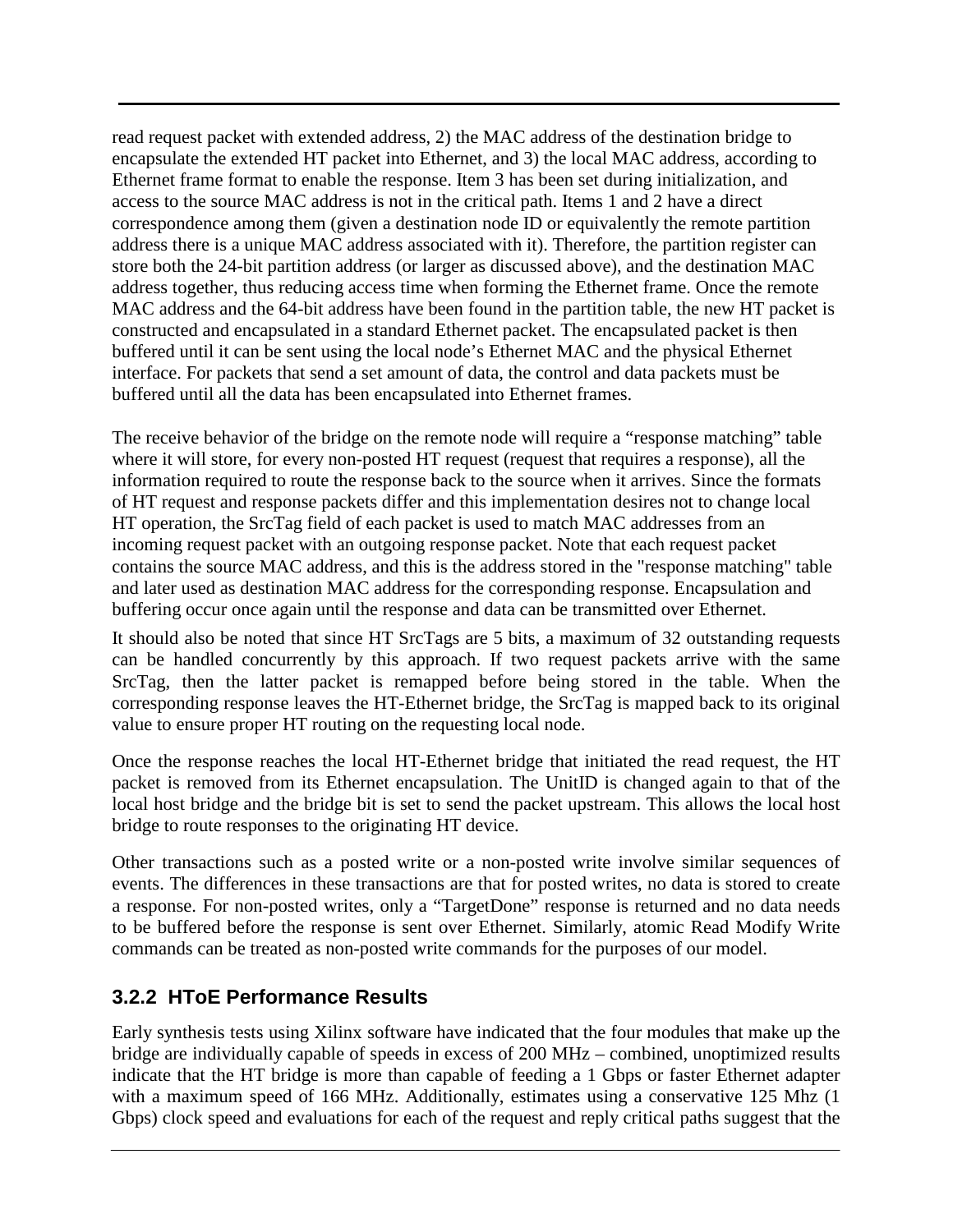latency overhead of such a bridge is on the order of 20-40 ns. In a Xilinx Virtex 4 FX60 FPGA, an unoptimized placement of the bridge uses approximately 1300-1500 slices, or approximately 5-6% of the chip. These preliminary statistics point to the HToE bridge being a small, fast implementation that is appropriate for investigating high-performance D-PGAS models.

Our current efforts are focused on stabilization and tuning of the implementation pending implementation on a hardware prototype.

# **4 Research Directions**

The prototype HToE implementation provides a test bed to investigate a number of issues surrounding scalable PGAS systems. Several specific issues are described below.

#### **4.1 D-PGAS Programming Interface**

Our initial programming interface is inspired by the Berkeley GASNet [4] specification. Our long-term goals include working towards a native implementation of D-PGAS where the primitives should be implementable via extensions to the core instruction set architecture. The basic operations will be identified and implemented via new instructions or short sequences of existing instructions. The evaluation of the instruction set extensions will be via simulation while the functional evaluation will be in software, for example via the message handlers of GASNet. Several classes of operations that this interface should support beyond the obvious (read/write transactions) are immediately evident and are briefly touched on below – message ordering constraints, memory consistency, and synchronization.

Ordering constraints typically arise to ensure correctness (e.g., deadlock, coherence, etc.) of the protocol – in this case corresponding to the tightly coupled NI e.g., HT. These ordering constraints on messages must be honored when communication is extended across many nodes. In particular, HyperTransport specifies certain ordering constraints between subsets of transactions originating from a device, and in fact some of these constraints are specified or recorded in the packet headers. The HT protocol specification was designed for a specific target size and set of topologies (via HT bridges as described in the specification) and the ordering constraints rely on the anticipated implementation architectures which our proposal seeks to change. Preservation of these behaviors across a switched network is not straightforward. The situation is in fact analogous to the development of the Advanced Switching Interconnect for extending PCIe across multiple nodes.

A second class of constraints that must be honored is those arising from the memory consistency model. Ideally we would like to support several memory consistency behaviors using the primitives defined in the local protocol. Operations defined within HyperTransport for this purpose include fence and flush operations. The most efficient way to implement these types of messages and to conform to HyperTransport deadlock freedom requirements is to provide support in the bridge to handle and prioritize consistency-related packets. For example, a flush or fence operation normally pushes posted writes in a local HT system to memory so that all following reads will have the most up-to-date information. Each operation only operates on posted writes, but they allow for consistency on a per-transaction basis (flush) or on a per-device basis (fence). Extending these operations across a global address space requires additional support at the end points. One option is the following – use of remote-flush and remote-fence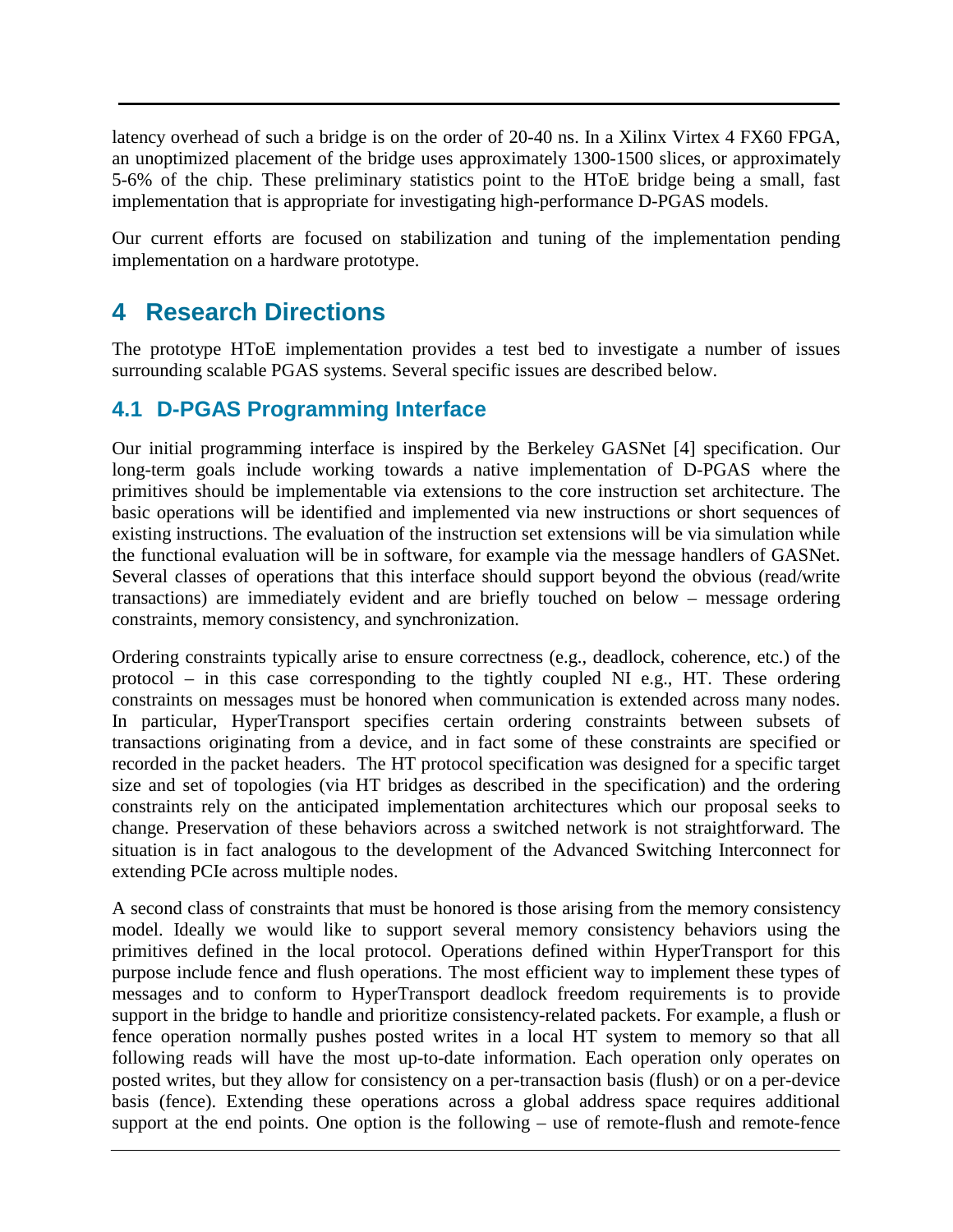operations. This would involve using a special posted write packet addressed to the local bridge, which then would generate a remote-flush or remote-fence command to be transmitted to the receiver. When the remote-flush or remote-fence command reaches the remote node, the remote bridge correctly interprets and propagates the correct local flush or fence command so that it operates like a locally generated HyperTransport command. In effect this model is one wherein the HyperTransport segment at the originating node is logically (and transparently) extended across the network.

The availability of remote atomic operations is necessary for coordinating multiple requesters. In the case of HyperTransport, the read-modify-write transaction is available to implement synchronized transfers. Further, we anticipate that remote-fence and remote-flush operations in conjunction with non-posted communication can be used to affect fine grained as well as coarse grained synchronized transfers - in fact to implement behaviors such as wait and try in the GASNet specification. This aspect of our work will proceed initially with the definition and adoption of a memory consistency model followed by the definition of the base primitives for the prototype implementation of D-PGAS.

### **4.2 Scalable Coherence**

The prevalent shared memory coherence protocols have inherent barriers to scalability primarily because they possess two characteristics  $- i$ ) uniform treatment of accesses to any memory address, and ii) application agnostic behavior in that all memory references are treated equivalently. Mechanisms such as snooping, flooding and the use of directories are global mechanisms for synchronizing updates to shared variables. By enabling non-uniform treatment of memory references or memory regions, one can develop approaches to coherence that are tailored to the reference behavior of the applications and the sharing pattern amongst cores (equivalently memory controllers). Such limited, dynamic, or on-demand coherence can be effectively supported via the flexible global address space mapping mechanisms described here supported by optimized page management policies. The research direction here begins with revisiting past research in scalable coherence protocols as a prelude to an effort focused on limited, dynamic, page-based, on-demand coherence protocols. For example, the address space mappings implicitly define the set of MCs that must participate in coherence at any given point in time and one can envision that MCs have two modes of operation – coherence mode and standard mode where the former requires checks that incur an additional cycle or more of latency. Furthermore, we plan to consider replacing the Ethernet prototype with a many-core network. We can consider support within the network for dynamically created coherence domains (partitions of the system) whereby coherence is maintained only within the current constructed coherence domain. Required functionality includes flexible data structures that can be tailored to the current set of pages that are to be coherent and managing traffic accordingly without penalizing non-coherent traffic.

### **4.3 Memory Latency Optimizations**

Critical to remote access latency is the path between the wire and the DRAM. Tightly coupling the NI with the memory controller is a step towards reduction in remote latency. However, the DRAM memory access latency is a major component of this overall end-to-end latency and DRAM access latency is a function of the organization and capacity of DRAM. The interesting research question here is whether one can trade DRAM access latency for network latency, i.e., it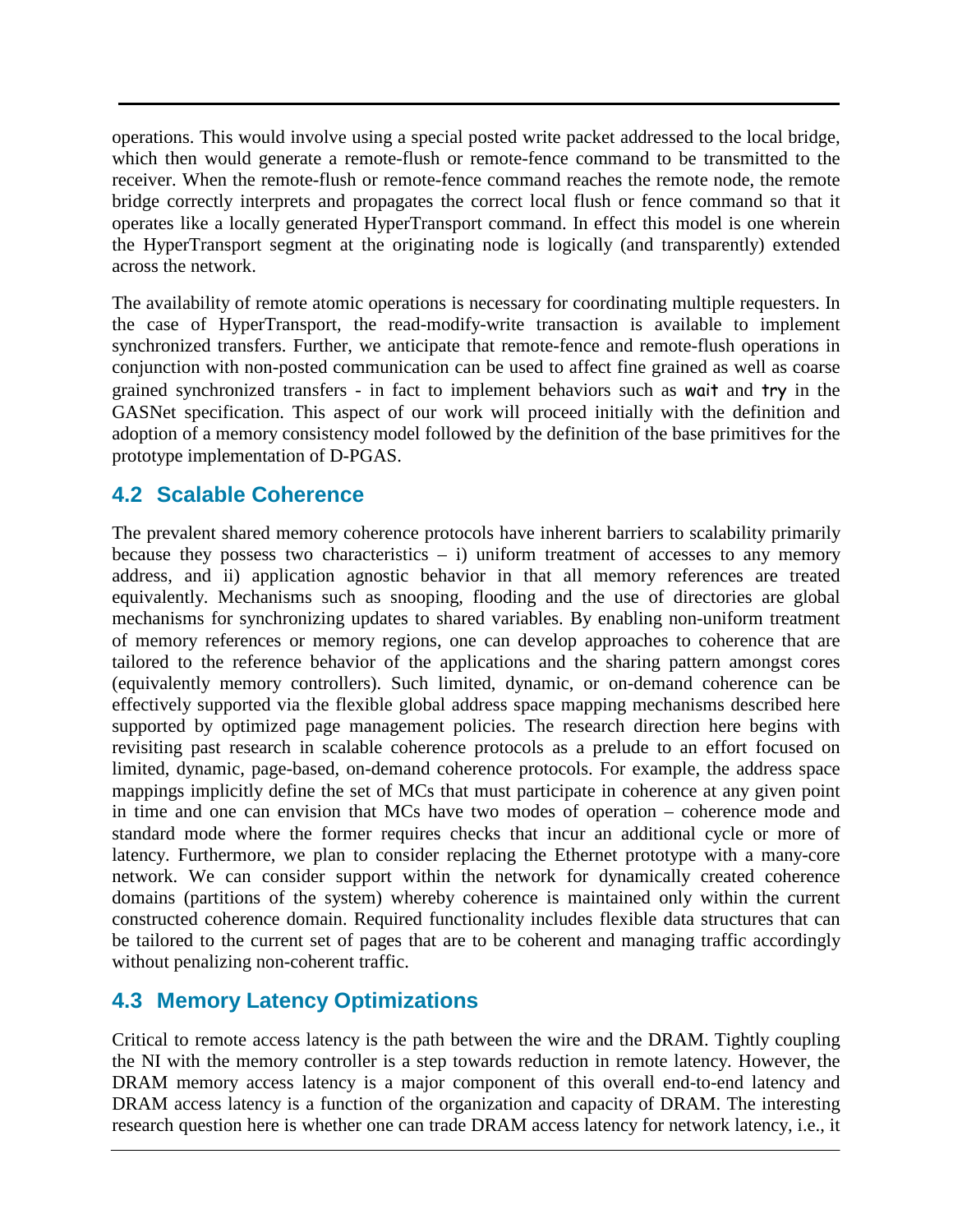may be preferable to reduce the size of a DRAM partition at the expense of increasing the number of partitions and therefore nodes on the network. For example, if one can recover 75 ns by using smaller partitions but increase the number of network hops by 2-4 links at a cost of 2-4 ns/link, this may be a good tradeoff. We are also interested in the microarchitecture of the interconnect between the wire, memory controllers and local cache/core, with the goal of ensuring the fastest path from/to the memory controller and the wire, in this case HT.



**Figure 4: Integrated Memory Controller and NIC** 

Figure 4 illustrates an integrated DDR memory controller and queue-pair based NI. The example DDR controller excludes pre-fetch logic, ECC checking, etc. but captures the basic interface issues. The response matching table is necessary to keep information regarding remote requests such as the request source address, which is accessed during response generation. Other messages may not access the response matching table. For example, remote store operations with posted semantics will not generate responses and therefore will not need to store the source address of the request. Finally, this integrated MC-NI must provide support (not shown) for remote atomic operations which will be necessary for concurrently serving multiple remote requests and models such as fine grained RDMA communication models. Note that a local memory controller can share a partition with remote nodes without local host interaction.

Such integration is particularly useful when using FPGA co-processor accelerators where the on-FPGA memory controller is integrated with the host-interface to enable shared memory between the host and the FPGA. In our model, the FPGA DRAM will be mapped into the system wide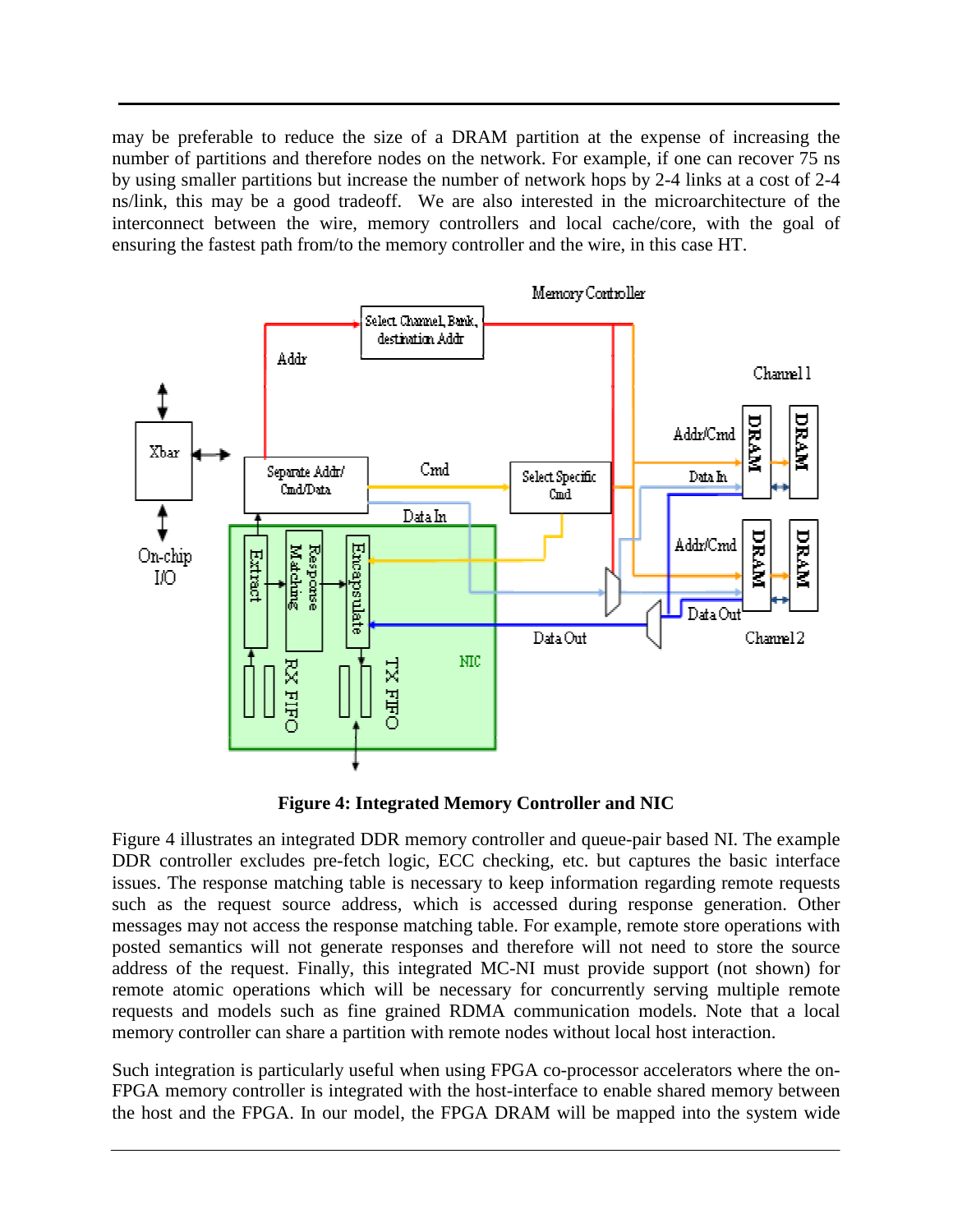address space making the FPGA accessible to all nodes in the system and we hypothesize that this will enable efficient sharing of the FPGA as well as optimization of data transfers between the host and FPGA DRAM. Such aspects currently are being explored.

### **4.4 Message Passing**

Of significant importance is efficient support for message passing. In the implementation proposed here header construction is performed in hardware and there is efficient support for zero-copy implementations. Of particular interest is the manner in which the semantics of standardized layers such as MPI and remote DMA (RDMA) can be supported. A useful place to start is with porting low-level software layers that support the PGAS model such as Berkeley's GASNet [4]. We propose the pursuit of an implementation of GASNet over our HToE prototype as a vehicle for benchmarking and measurement.

The availability of a D-PGAS system enables us to revisit communication optimizations such as pull messaging where the availability of data is posted or communicated (possibly via a message) and the data transfer is scheduled and affected by the receiver. Working with Ohio State University, we also plan to explore the implementation and optimization of MPI over D-PGAS.

## **4.5 Memory Provisioning for VMs**

An application (or process) now is allocated a physical address space whose partitions may span multiple MCs, i.e., local and remote partitions, and therefore its virtual address space maps to MCs distributed across the system. This ability to aggregate physical memory resources across a machine via a low latency interconnect fabric is central to ability to consolidate and manage memory resources in the construction and deployment of virtual machines (VMs). The Virtual Machine Monitor (VMM) or hypervisor is responsible for allocating memory to VMs and as necessary updating the address translation tables in the integrated NI-MC to reflect the physical addresses accessible by the VM. Therefore VMs need no longer be limited by the memory at a single node, nor is the number of VMs supported at a node a function of the size of the local memory. We anticipate that this can be particularly valuable for data intensive applications and those that benefit from in-core databases since access to remote DRAM is several orders of magnitude faster than access to disk. Finally, the availability of global address spaces also presents some advantages for the migration VMs in a large scale system since the memory state will not have to be migrated.

### **4.6 Related Research**

Distributed shared memory machines have been under investigation for the past two decades including the Stanford DASH and Flash multiprocessors [5], and SGI Origin [11]. These machines were driven by the need to support a large single *coherent* address space whereas at lowest level we are interested in first supporting a non-coherent address space over which smaller coherency domains can be dynamically defined and implemented as necessary. We are also motivated to find solutions compatible with commodity interconnects. Furthermore, the high productivity computing community is investigating PGAS solutions driven primarily from the perspective of productivity. PGAS languages, their optimized compilation, and efficient run-time execution are the object of several projects including UPC [2] and X10. We are particularly motivated to utilize the GASNet [4] primitives in support of our work. They include support for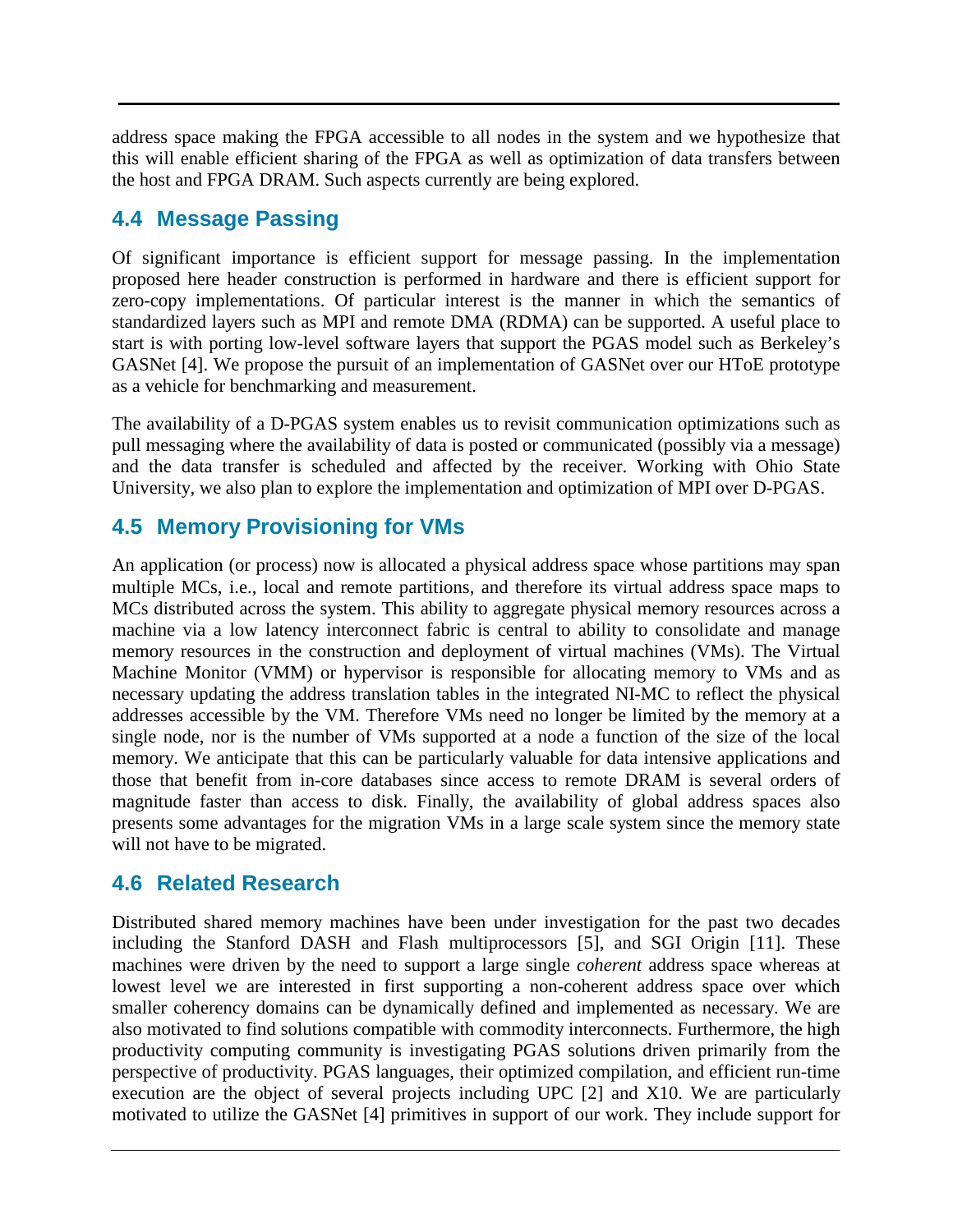fine-grained message-passing operations and have demonstrated the flexibility for data-intensive scientific computing operations that traditionally have driven the development and implementation of large cluster-based supercomputers. Utilizing this implementation is a natural point of departure for us.

# **5 Summary**

This paper has advocated the use of a dynamic partitioned global address space (D-PGAS) for future high performance computing systems. Specifically, we argue that the advent of integrated high speed interconnects such as HyperTransport has created new opportunities for managing address spaces in these large cluster systems to improve performance and scalability and more than an effective and productive compilation and programming model. The model we have proposed differs from current models in that i) it is focused on physical addresses spaces, ii) is dynamically managed, and iii) seeks tight integration of memory controllers and networks. We are currently implementing an experimental version using Ethernet as the communication substrate to gather application specific information that will guide future architecture efforts.

# **6 References**

- 1. B. Carlson, T. L. Ghazawi, R. Numrich, and K. Yelick, "Programming in the Partitioned Global Address Space Model," Tutorial, Supercomputing 2003.
- 2. C. Bell, D. Bonachea, R. Nishtala, and K. Yelick. Optimizing Bandwidth Limited Problems Using One-Sided Communication and Overlap, IPDPS 2006, Tech report version: LBNL-59207.
- 3. Cray XT3 Data Sheet, www.cray.com
- 4. D. Bonachea. Gasnet Specification, version 1.1, Report No. UCB/CSD -02-1207, October 2002
- 5. D. H. J. e. a. Kuskin, J. Ofelt. The Stanford flash multiprocessor. ISCA '98: 25 Years of the International Symposia on Computer Architecture (selected papers), pages 485–496, 1998.
- 6. D. Jessel, "AMD Operton Processors: A Better High End Solution," AMD Boston Design Center, March 2005.
- 7. D. Slogsnat, A. Giese, and U. Brüning "A versatile, low latency HyperTransport core", FPGA '07: Proceedings of the 2007 ACM/SIGDA 15th international symposium on Field programmable gate arrays, pg. 45-52, 2007
- 8. http://www.violin-memory.com/
- 9. Hypertransport 3.0 Specification, http://www.hypertransport.org/docs/tech/, April 26, 2007
- 10. InfiniBand Trade Association. InfiniBand Architecture Specification Volume 1. Release 1.2.1, Jan. 2008. http://www.infinibandta.org/specs/